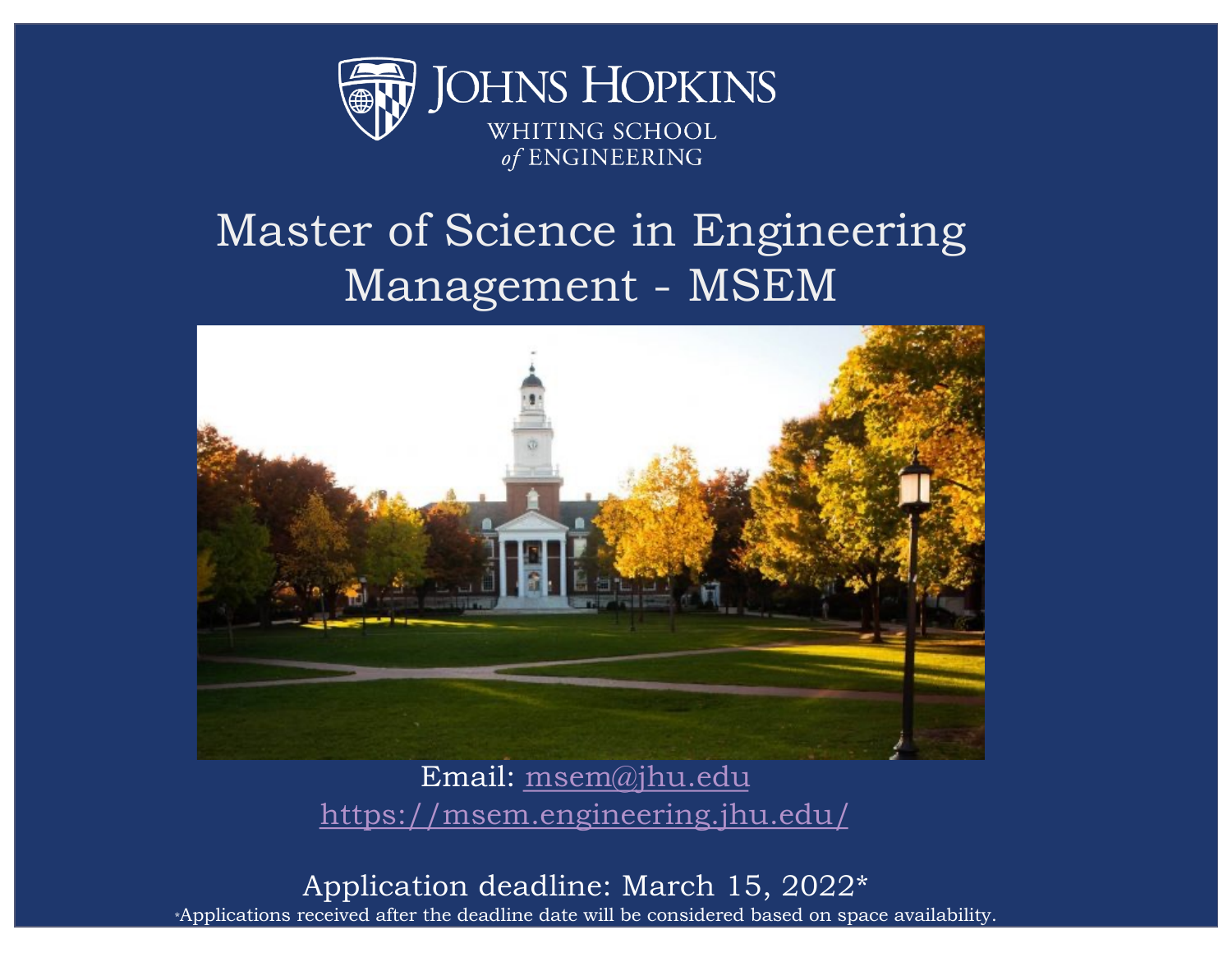# **Who We Are:**



#### } GLOBAL

} January Immersion trip to Spain, Denmark, Israel, Portugal, or Baltimore

#### } CONNECTED:

- ▶ CLE Connect
- **Career outcomes**
- **Cohort-based, small classes**

#### } ENTREPRENEURIAL

- ▶ Technical tracks
- Hands-on, project-based curriculum

*"The program's small size attracted me because it made me feel like I would be part of a community & not just a number. The curriculum & how it incorporated real world experience bolstered my interest because it would develop my skills and give me new experiences." -Ebony*

*"The Immersion Program was one of my highlights—a life changing experience that helped me rediscover my love for simplifying the problem-solving process and providing actionable solutions to business problems." –Kamal*